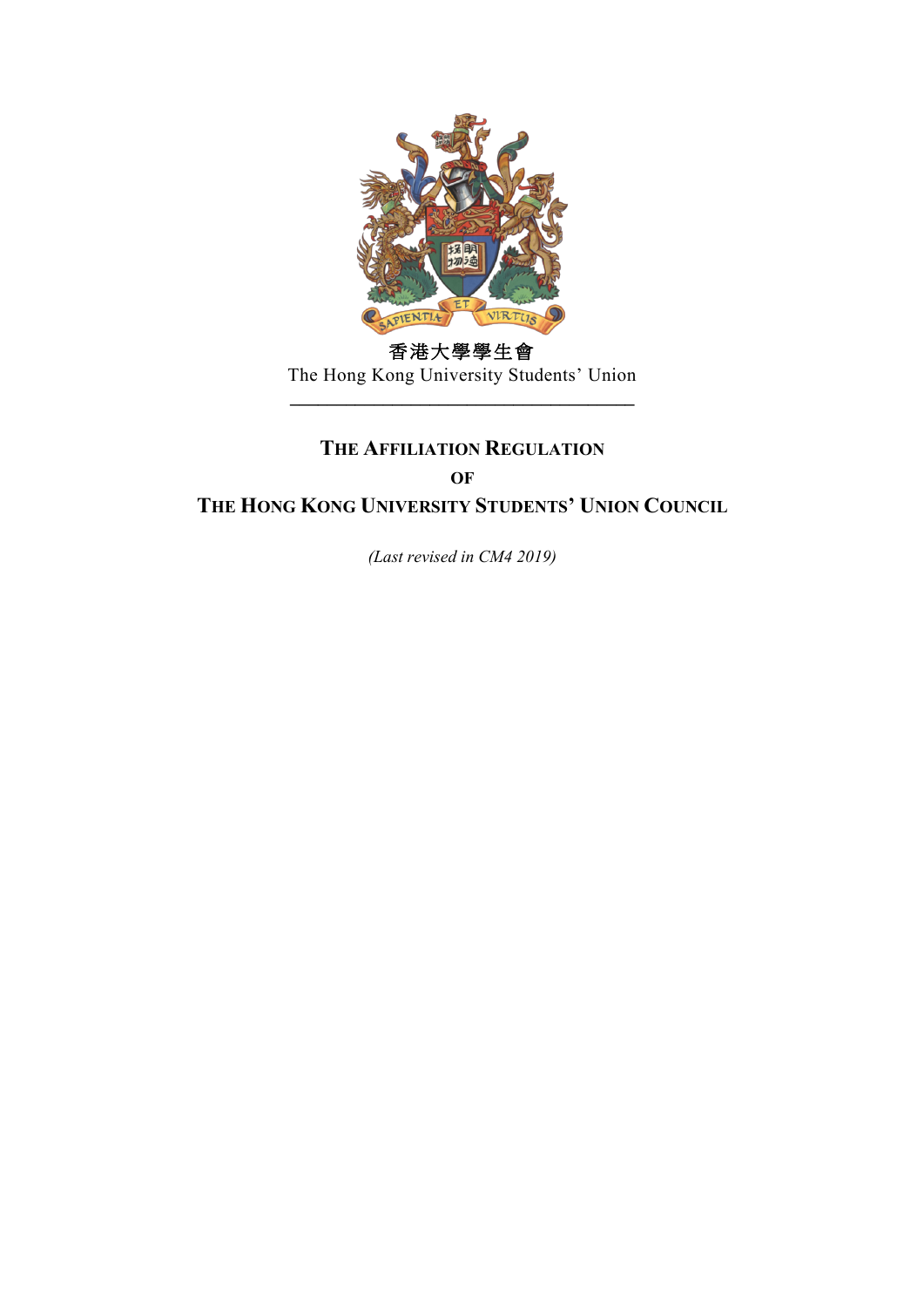## **SECTION I DEFINITIONS**

In this Affiliation Regulation:

| "Union"                         | shall mean the Hong Kong University Students' Union.                                                                                                                       |
|---------------------------------|----------------------------------------------------------------------------------------------------------------------------------------------------------------------------|
| "Union Council"                 | shall mean the Hong Kong University Students' Union<br>Council.                                                                                                            |
| "University"                    | shall mean the University of Hong Kong.                                                                                                                                    |
| "Constitution Review Committee" | shall mean the Constitution Review Committee of the<br>Union Council.                                                                                                      |
| "Union Finance Committee"       | shall mean the Union Finance Committee of the Union<br>Council.                                                                                                            |
| "Constitution"                  | shall mean the Constitution of the Union.                                                                                                                                  |
| "Sports Council"                | shall mean the Hong Kong University Students' Union<br>Sports Association Council. (Amended in CM11 2017)                                                                  |
| "Cultural Council"              | shall mean the Hong Kong University Students' Union<br><b>Cultural Association Council.</b>                                                                                |
| "ICA Council"                   | shall mean the Hong Kong University Students' Union<br>Independent Clubs Association Council. (Amended in<br>CM4 2019)                                                     |
| "Clear Day"                     | shall mean a whole day excluding the day of issue and the<br>day of the event.                                                                                             |
| "the Regulation"                | shall mean the Affiliation Regulation of the Union.                                                                                                                        |
| "JUPAS"                         | shall mean the Joint University Programmes Admissions<br>System (Appended in CM4 2019)                                                                                     |
| "Clubs"                         | shall mean directly affiliated sub-organizations affiliated<br>through Sports Association, Cultural Association or<br>Independent Clubs Association (Appended in CM4 2019) |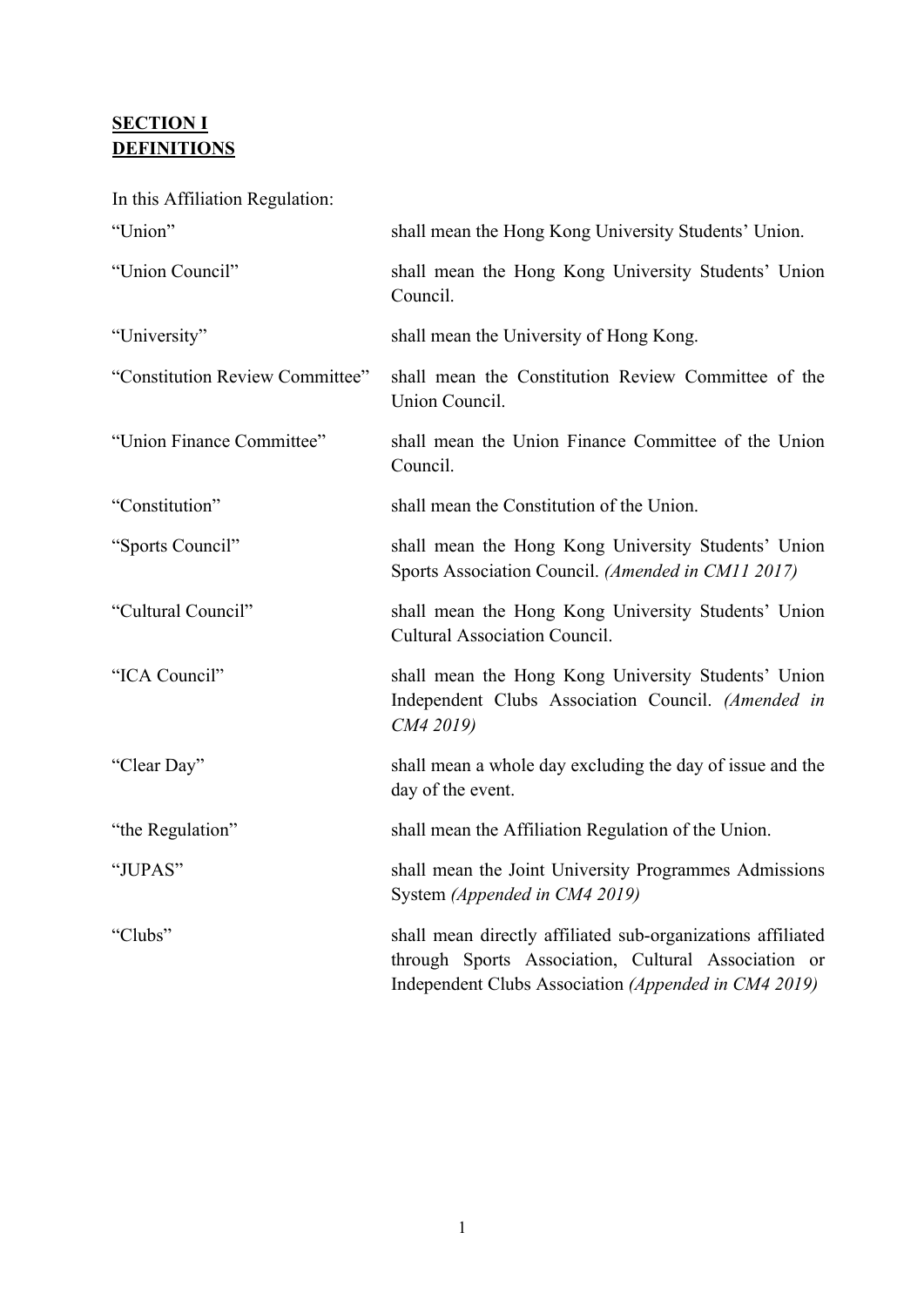## **SECTION II INTRODUCTION**

- 1. All Faculty Societies, Hall Students' Associations and Clubs are directly affiliated to the Union. *(Amended in CM11 2017)*
- 2. Sports Clubs, Cultural Clubs and Independent Clubs are affiliated to the Union through Sports Association, Cultural Association and Independent Clubs Association respectively.
- 3. Academic Societies are directly affiliated to the respective Faculty Society of which the majority of full members of the former are full members of the latter, and are indirectly affiliated to the Union. *(Amended in CM4 2019)*
- 4. Hall Students' Associations are the student organizations whose full members include all Full Members of the Union in the respective Hall/ College as recognized by the Union Council. *(Amended in CM11 2017)*
- 5. All articles in the Regulation, unless otherwise specified, are binding to directly affiliated, indirectly affiliated sub-organizations, and any interested party applying for affiliation.
- 6. Affiliation regulations of Sports Association, Cultural Association, Independent Clubs Association or respective Faculty Society shall stand, insofar as they do not contradict with the Regulation. *(Amended in CM4 2019)*
- 7. In cases of conflict, the Constitution and By-laws of the Union Council shall prevail over the Regulation.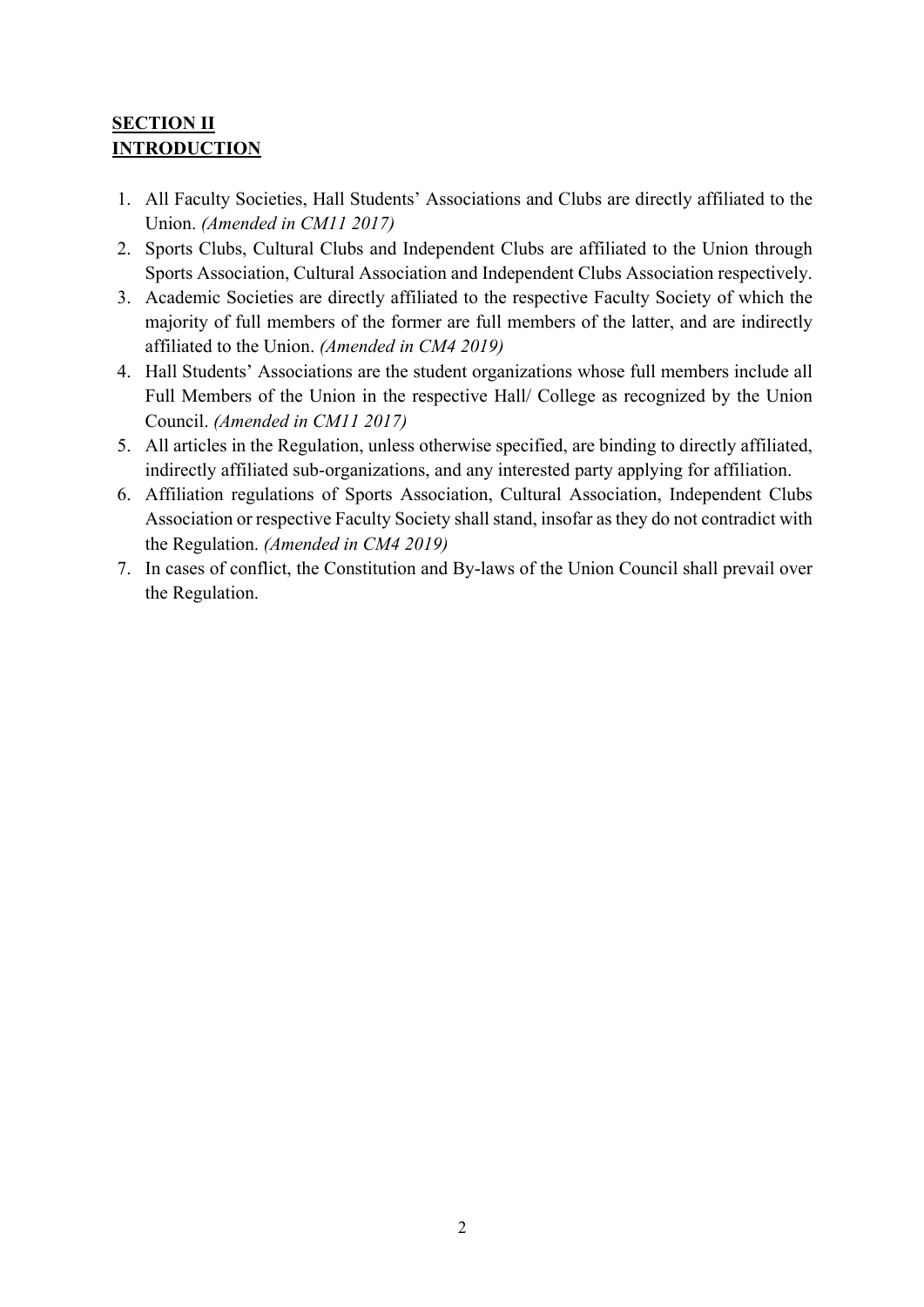## **SECTION III ELIGIBILITY**

### Article 1 - Partial Affiliation

Any interested party applying for partial affiliation shall satisfy the following criteria:

- 1. It shall have a sustainable plan of operation as determined by the Constitution Review Committee. *(Amended in CM4 2019)*
- 2. It shall be of a lawful nature.
- 3. Its constitutional purposes shall not contradict with those of the Union.
- 4. Its constitutional purposes shall not overlap to a large extent with any of the existing Union sub-organizations.
- 5. Any of its connected organizations shall in no circumstance attempt to dominate the interested party with its programme, finance, routine operations and administrative decisions.
- 6. Any of its connected organizations shall in no circumstance attempt to interfere with the domestic affairs of the Union.
- 7. Its full membership shall only be opened to Full Members of the Union.
- 8. It shall have at least 40 full members and at least 2 executive committee members.
- 9. It shall be able to secure a sound financial status. It shall be assessed by Union Finance Committee, with the exception of proposed Clubs and indirectly affiliated suborganizations to be assessed by the finance committee of their respective council. *(Amended in CM11 2017)*
- 10. Any other relevant factors which the Constitution Review Committee deems fit.

## Article 2 - Full Affiliation *(Amended in CM4 2019)*

Any Union sub-organizations applying for full affiliation shall satisfy the following criteria:

- 1. All aforesaid criteria listed in Article 1 of this section;
- 2. All criteria listed in Article 3 of this section for Academic Societies;
- 3. It shall not be in violation of the Constitution, By-laws of the Union Council and other Regulations of the Union for a duration of no less than 2 Union Council Sessions before the application;
- 4. It shall not be in violation of resolutions of the Union for a duration of no less than 2 Union Council Sessions before the application; and *(Amended in CM11 2017)*
- 5. Any other relevant factors which the Constitution Review Committee deems fit.

#### Article 3 - Criteria for the formation of Academic Society

Proposed Academic Society shall satisfy the following criteria, in addition to the aforesaid criteria listed in Article 1 and 2 of this section:

- 1. The criteria for the formation of Academic Society shall be defined in the constitution of the respective Faculty Society;
- 2. Each Faculty Society shall make such definition based on its society composition and structure of the respective Faculty;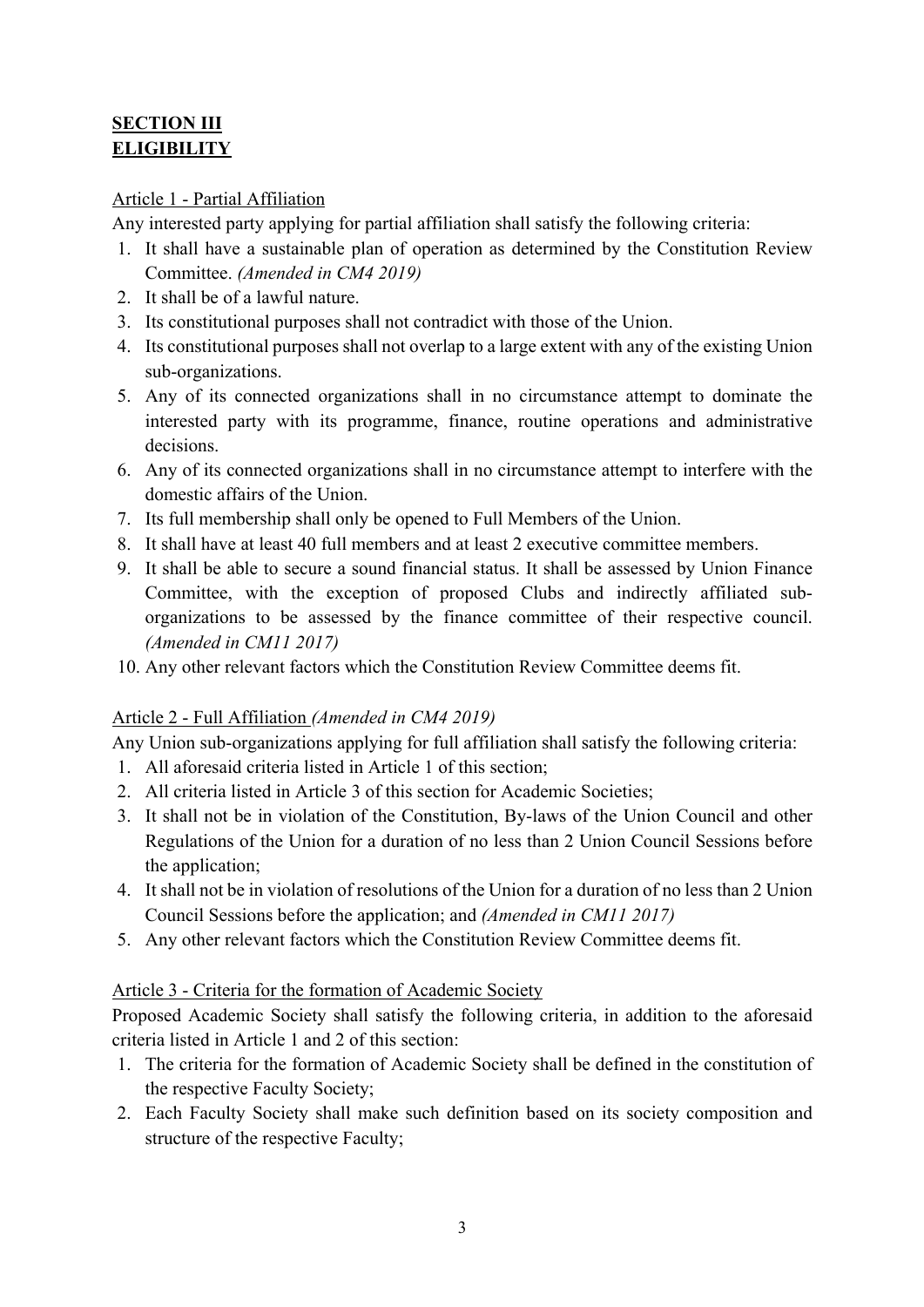- 3. Departmental Societies shall be formed only if there is a recognized Teaching Department and School Societies shall be construed accordingly;
- 4. Curricular Societies shall be formed only provided that the following conditions are fulfilled:
	- a. The curriculum shall have an independent JUPAS code;
	- b. The curriculum shall either be jointly offered inter-faculty or inter-department or directly offered by faculty;
	- c. The curriculum shall not be the only curriculum in the faculty.
- 5. Major(s)/Minor(s) Societies shall be formed only provided that the following conditions are fulfilled:
	- a. The course of duty shall be eligible to be declared as a major or minor stream of study in the Faculty of the University;
	- b. There shall only be one recognized Major(s) Or Minor(s) Society representing the students taking a course and no other student organization(s) assigned to the same course shall be accepted.
- 6. At least half of the executive committee members of the proposed Academic Society shall be full members of the respective Faculty Society.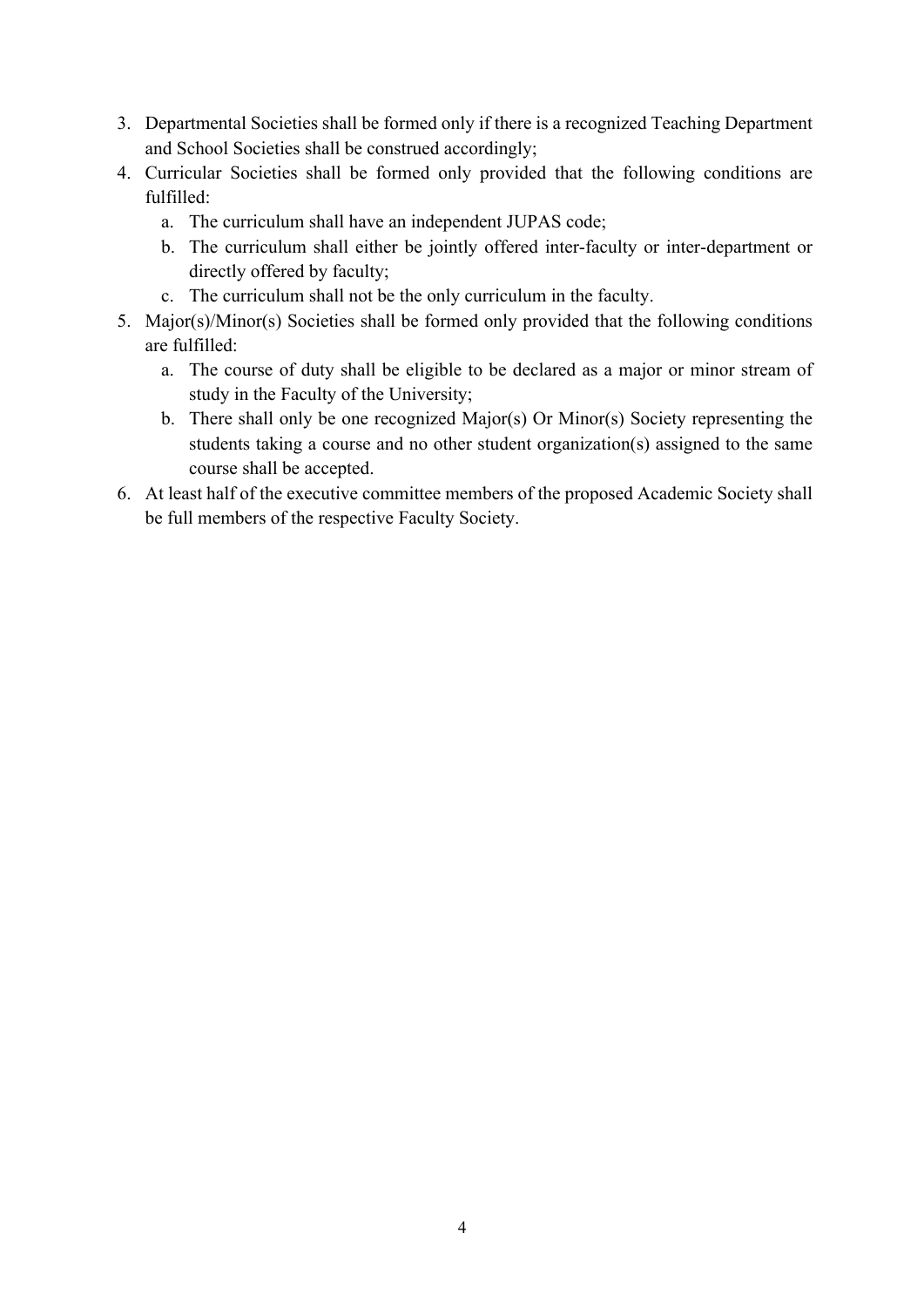### **SECTION IV**

## **PROCEDURES FOR ESTABLISHING SUB-ORGANIZATIONS BY THE UNION COUNCIL**

#### Article 1 - General

The following procedures listed in Section IV shall apply to directly affiliated suborganizations established by the Union Council.

#### Article 2 - Procedures

- 1. A sub-organization may be established by a resolution of the Union Council, on recommendation of the Constitution Review Committee. The sub-organization shall have partial affiliation status at establishment.
- 2. The sub-organization shall be classified as a Faculty Society, Hall Students' Association, Sports Club, Cultural Club or Independent Club by the Constitution Review Committee.
- 3. Directly affiliated sub-organizations may be established through Sports Association, Cultural Association or Independent Clubs Association after receiving the advice of the Association concerned.
- 4. The constitution of the sub-organization shall be approved by Constitution Review Committee and shall be adopted in the same Council Meeting in which the suborganization is established.
- 5. At least two executive committee members of the sub-organization shall be appointed in the same Council Meeting in which the sub-organization is established. The executive committee members shall automatically become Full Members of the sub-organization and shall have the power to enrol members and collect the membership fee as specified in its constitution.
- 6. A general meeting of the sub-organization established by the Union Council shall be convened within 8 weeks according to its constitution.
	- a. The general meeting shall be convened by the Council Chairperson with the presence of a Union Councillor appointed by the Union Council as returning officer.
	- b. The following agenda shall be discussed:
		- i. To receive and adopt the constitution of the Union sub-organization;
		- ii. To endorse the executive committee members appointed by the Union Council;
		- iii. To receive and adopt the Year Plan and Financial Budget;
		- iv. To authorize the Chairperson (or equivalent) and Financial Secretary (or equivalent) to establish the official bank account of the Union suborganization; and
		- v. Any Other Business.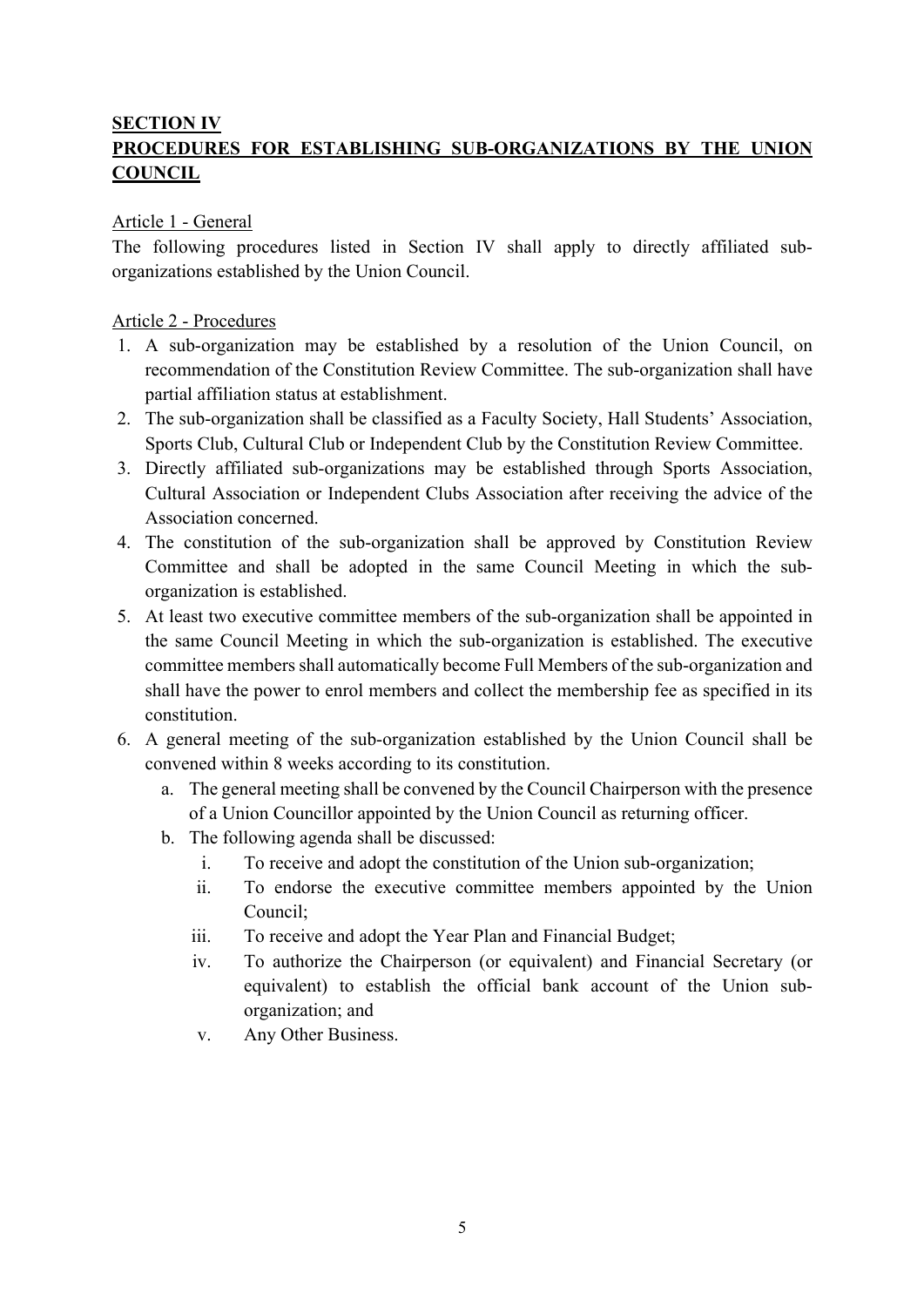### **SECTION V**

## **AFFILIATION PROCEDURES FOR CLUBS AND ACADEMIC SOCIETIES**

*(Amended in CM4 2019)*

#### Article 1 - General

The following affiliation procedures listed in Section V shall apply to direct affiliation of Clubs to the Union through Sports Association, Cultural Association or Independent Clubs Association and indirect affiliation of Academic Societies to the Union through Faculty Societies.

#### Article 2 - Rules on Academic Societies *(Amended in CM4 2019)*

- 1. An Academic Society shall be affiliated to a Faculty Society provided the former falls into any criterion of formation of Academic Society defined in the constitution of the latter.
- 2. The Academic Society shall be granted affiliation in accordance with the constitution and the affiliation rules, if any, of the respective Faculty Society. *(Amended in CM11 2017)*
- 3. An affiliation application shall not be considered complete in the absence of endorsement of the Union Council.
- 4. An Academic Society may be established by the general meeting(s), general polling(s) or council of the Faculty Society. Its establishment shall not take effect before receiving the endorsement of the Union Council. *(Appended in CM4 2019)*

#### Article 3 - Partial Affiliation

- 1. When applying for partial affiliation, an interested party shall submit their proposed constitution to the Constitution Review Committee. The Constitution Review Committee shall require the Sports Council, Cultural Council, ICA Council, or the Faculty Society council it deems fit to initiate the review on the application after receiving the proposed constitution.
	- a. If the Faculty Society does not have a council, the terms referring to "council" in this section shall mean its executive committee or its delegated committee, save for Articles 2(4), 3(6), and 6.
- 2. The respective council shall submit a report and recommendation to the Constitution Review Committee within a period of 6 months after the review on the application is initiated, unless discretion is exercised by the Constitution Review Committee. *(Amended in CM4 2019)*
- 3. The Constitution Review Committee shall consider the application with the recommendation of the respective council within 6 months after the relevant report and the following documents are received from the council: *(Amended in CM4 2019)*
	- a. proposed constitution;
	- b. membership list, including full names, University numbers, corresponding contact numbers, email addresses of its members and the type of membership;
	- c. list of executive committee members, including their full names, University numbers, corresponding contact numbers and email addresses;
	- d. year plan, budget and annual reports (or equivalent) of the past two sessions (if any);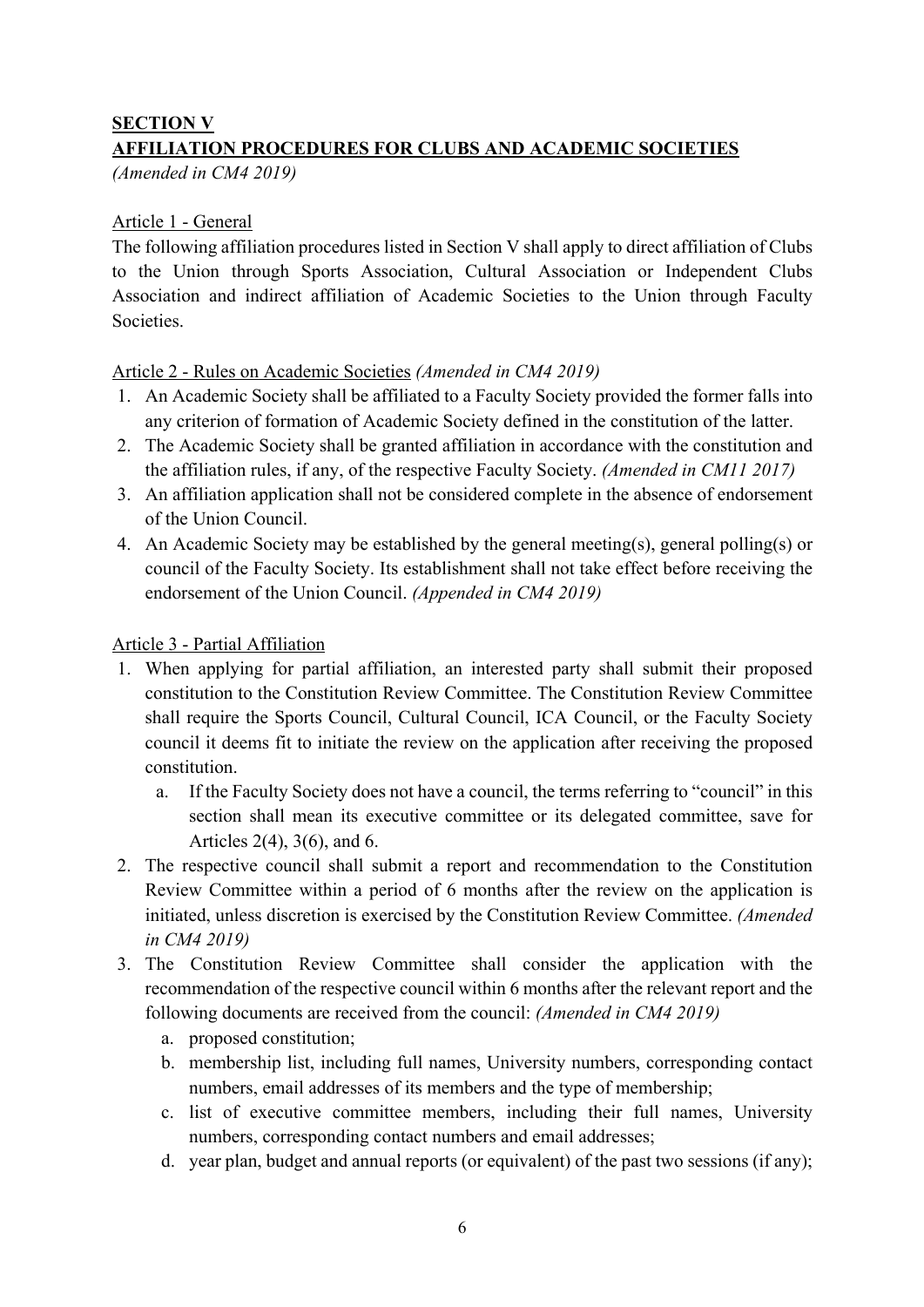- e. year plan and budget of the current session;
- f. relevant documents concerning its relationship with its connected organizations (if any); and
- g. any relevant documents as instructed by the Constitution Review Committee or the Union Council.
- 4. After the approval of the Constitution Review Committee, a general meeting of the interested party shall be convened within a period of 8 weeks.
	- a. The general meeting shall be convened by a member of their respective council, with the presence of a returning officer appointed by the chairperson of their respective council.
	- b. The following agenda shall be discussed:
		- i. To receive and adopt the amended constitution of the proposed Union suborganization;
		- ii. To elect the executive committee members (if applicable);
		- iii. To receive and adopt the Year Plan and Financial Budget;
		- iv. To authorize the Chairperson (or equivalent) and Financial Secretary (or equivalent) to be in charge of the official bank account of the proposed Union sub-organization (if applicable); and
		- v. Any Other Business
- 5. For direct affiliation, the interested party shall notify the Chairperson of the Constitution Review Committee after the general meeting, who shall pass the recommendation for partial affiliation to the Union Council. *(Amended in CM4 2019)*
- 6. For indirect affiliation, the Faculty Society council shall notify the Chairperson of the Constitution Review Committee after the application is approved by the council, general meeting, or general polling of the respective Faculty Society. The Chairperson of the Constitution Review Committee shall pass the recommendation for partial affiliation to the Union Council. *(Appended in CM4 2019)*
- 7. The final decision shall rest with the Union Council.
- 8. The interested party cannot apply again in the same Union Council Session in the event that the application is rejected.

## Article 4 - Full Affiliation *(Amended in CM4 2019)*

- 1. Any Union sub-organization which has been partially affiliated to the Union for a duration of at least 2 Union Council Sessions shall be eligible to apply for full affiliation. *(Amended in CM11 2017)*
- 2. The Constitution Review Committee shall only consider the full affiliation application with recommendation of Sports Council, Cultural Council, ICA Council, or Faculty Society council. The respective council shall submit a report on factors listed in Section III Article 2 to the Constitution Review Committee for such recommendation.
- 3. The application shall be passed to the Union Council for the purpose of adoption with the recommendation of the Constitution Review Committee.
- 4. The final decision shall rest with the Union Council.
- 5. The Union sub-organization cannot apply again in the same Union Council Session in the event that the application is rejected.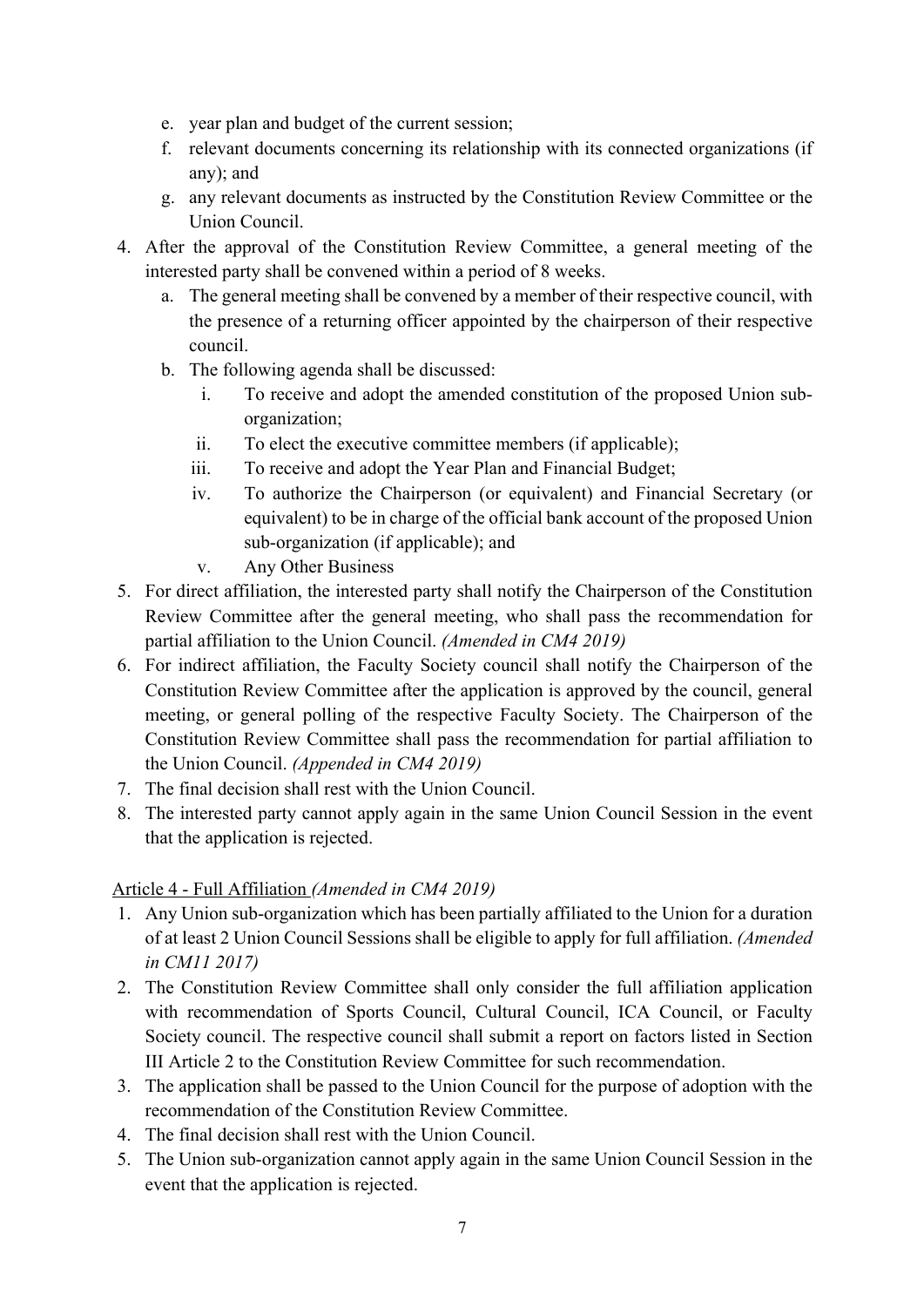## Article 5 - Faculty Society's Council

1. A Faculty Society's council shall be formed if there is any successful affiliation of Academic Society recognized by the Union.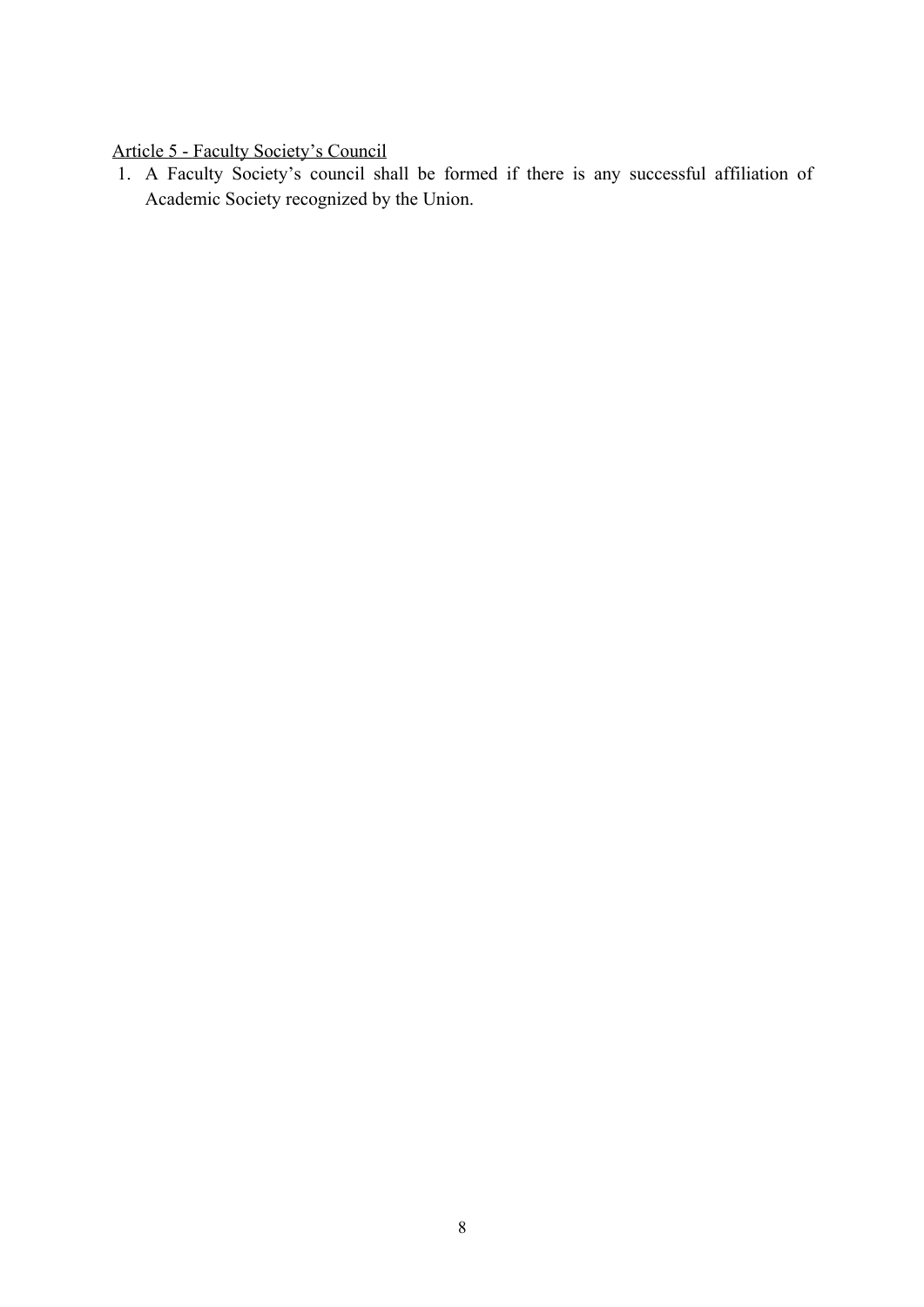### **SECTION VI**

## **AFFILIATION PROCEDURES FOR DIRECTLY AFFILIATED INTERESTED PARTIES CLASSIFIED AS HALL STUDENTS' ASSOCIATION OR FACULTY SOCIETY**

*(Amended in CM11 2017)*

#### Article 1 - General

- 1. The affiliation procedures hereunder shall be applicable to all proposed Faculty Societies or Hall Students' Associations. *(Amended in CM11 2017)*
- 2. Direct affiliation shall be granted in compliance with all affiliation procedures listed in this section.

#### Article 2 - Partial Affiliation

- 1. The Constitution Review Committee shall acknowledge the application for partial affiliation by written notice.
- 2. Interested parties shall submit the following documents to the Constitution Review Committee within a period of 6 months after the aforesaid notice is issued: *(Amended in CM4 2019)*
	- a. proposed constitution
	- b. membership list, including full names, University numbers, corresponding contact numbers, email addresses of its members and the type of membership. The collected information shall exceed half of its proposed full members;
	- c. list of executive committee members, including their full names, University numbers, corresponding contact numbers and email addresses;
	- d. year plan, budget and annual reports (or equivalent) of the past two sessions (if any);
	- e. year plan and budget of the current session; and
	- f. any relevant documents as instructed by the Constitution Review Committee or the Union Council.
- 3. The application shall be scrutinized by the Constitution Review Committee and Union Finance Committee subsequently.
- 4. After approval from the Constitution Review Committee and Union Finance Committee, the draft constitution (with amendments if necessary) shall be received and adopted in the general meeting or general polling of the proposed Faculty Society or proposed Hall Students' Association. The general meeting or general polling shall be convened in accordance with the procedures in their constitution draft. *(Amended in CM4 2019)*
- 5. The following issues shall be addressed in the general meeting or general polling:
	- a. To receive and adopt the constitution of the proposed Union sub-organization;
	- b. To elect the executive committee members (if applicable);
	- c. To receive and adopt the Year Plan and Financial Budget;
	- d. To authorize the Chairperson (or equivalent) and Financial Secretary (or equivalent) to be in charge of the official bank account of the proposed Union sub-organization (if applicable); and
	- e. Any Other Business.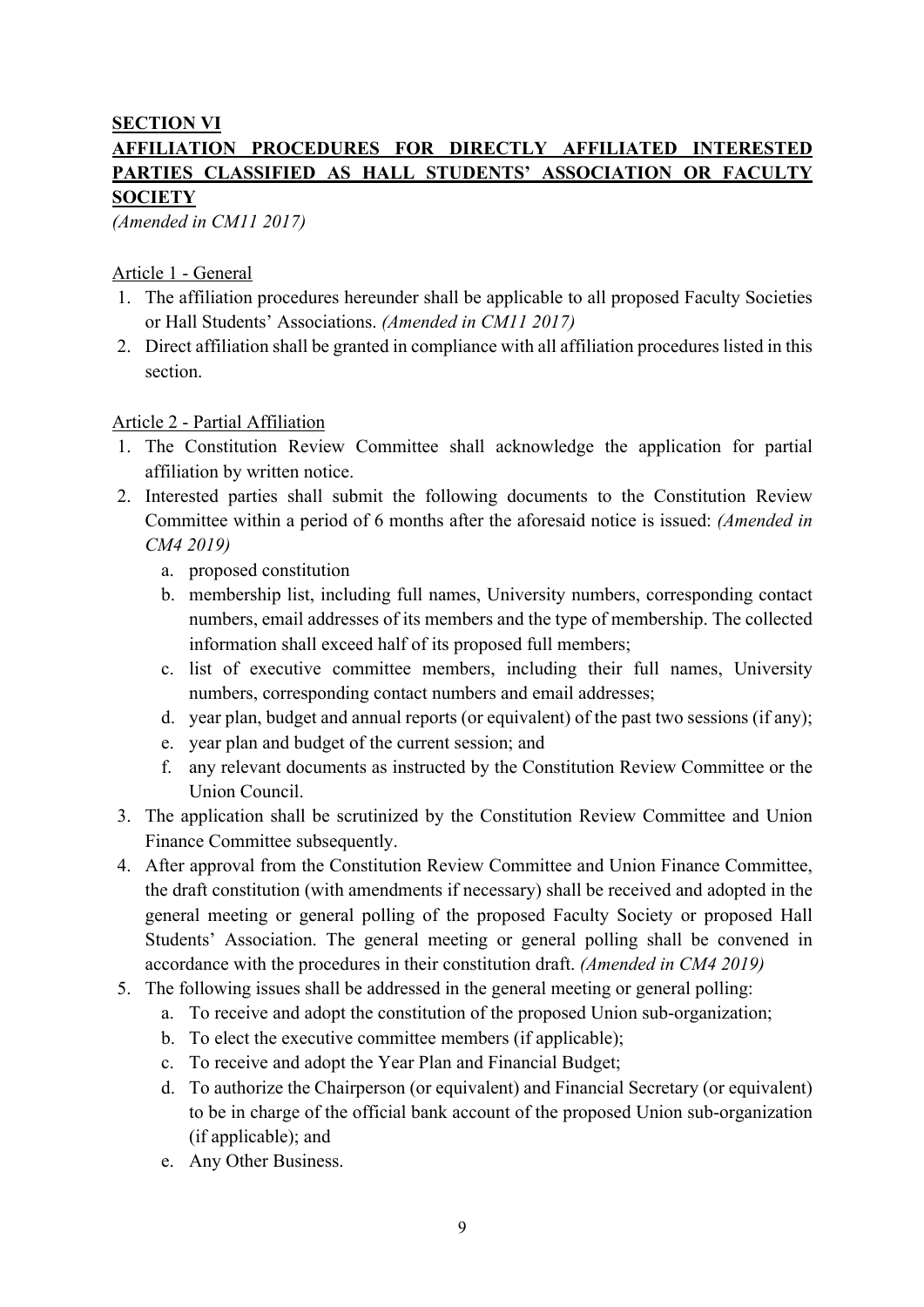- 6. The interested party shall notify the Chairperson of the Constitution Review Committee after the general meeting or general polling, who shall pass the recommendation for partial affiliation of the Constitution Review Committee to the Union Council. *(Amended in CM4 2019)*
- 7. The final decision shall rest with the Union Council.
- 8. The interested party cannot apply again in the same Union Council Session in the event that the application is rejected.

### Article 3 - Full Affiliation

- 1. Any Union sub-organization which has been partially affiliated to the Union for a duration of at least 2 Union Council Sessions shall be eligible for full affiliation.
- 2. When applying for full affiliation, the Union sub-organization shall submit the following documents to the Constitution Review Committee: *(Amended in CM11 2017)*
	- a. constitution;
	- b. membership list, including full names, University numbers, corresponding contact numbers, email addresses of its members and the type of membership they belong to;
	- c. list of executive committee members, including their full names, University numbers, corresponding contact numbers and email addresses;
	- d. year plan, budget and annual reports (or equivalent) of the past two sessions;
	- e. year plan and budget of the current session; and
	- f. any relevant documents as instructed by the Constitution Review Committee or the Union Council.
- 3. The application shall be scrutinized by the Constitution Review Committee and Union Finance Committee.
- 4. The application shall be passed to the Union Council for the purpose of adoption with the recommendation of the Constitution Review Committee and Union Finance Committee.
- 5. The final decision shall rest with the Union Council.
- 6. If the application is rejected, the Union sub-organization cannot apply again in the same Union Council Session.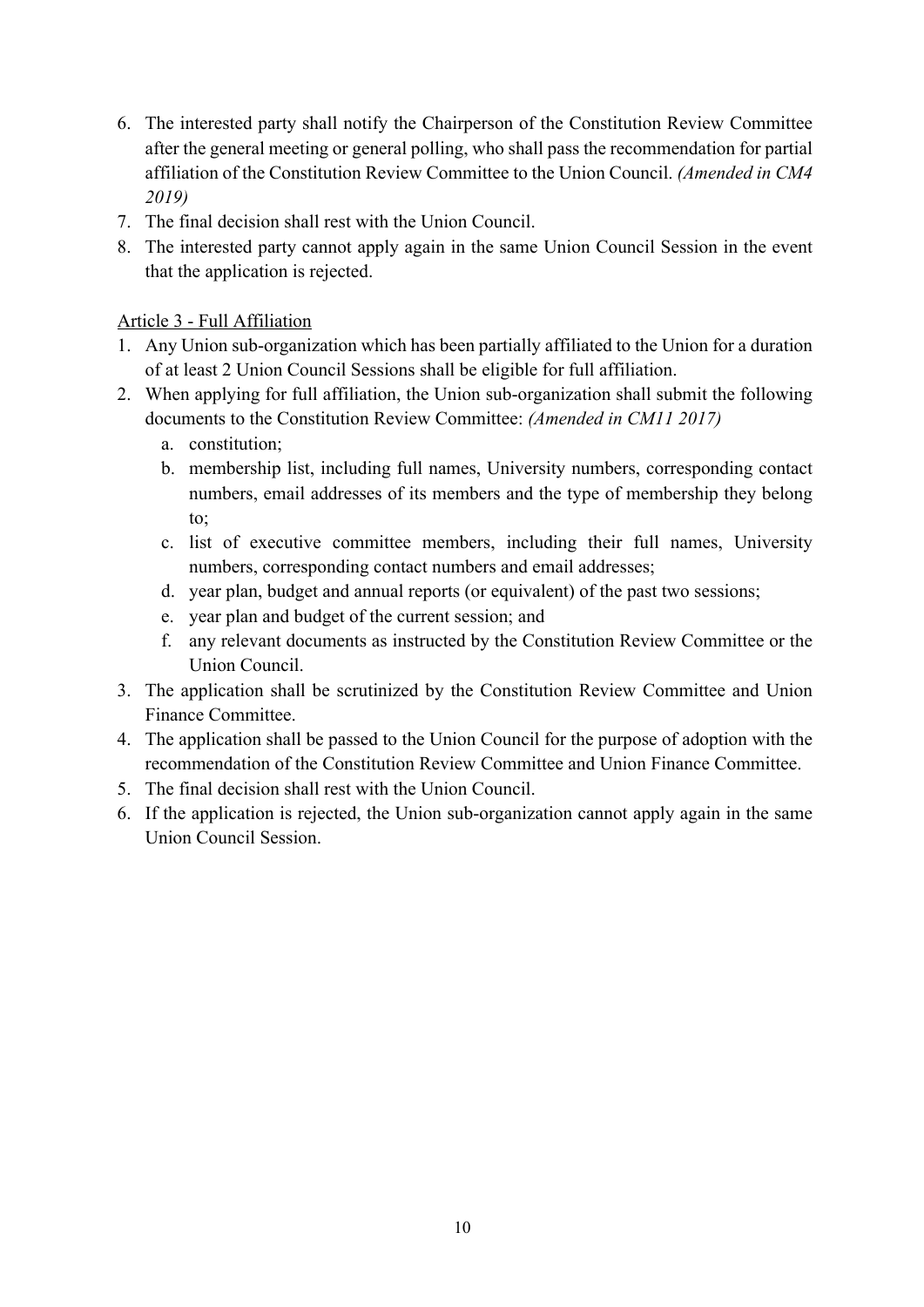## **SECTION VII RIGHTS AND RESPONSIBILITIES**

Article 1 - Affiliation to the Union *(Amended in CM4 2019)*

- 1. All affiliated sub-organizations enjoy the following rights:
	- a. Any affiliated sub-organization is eligible for applying for subsidies, loans and funds offered by the Union.
	- b. Any affiliated sub-organization is eligible for using the facilities and resources offered by the Union, and offered by the University through the Union. *(Amended in CM4 2019)*
	- c. Any affiliated sub-organization shall have its interests represented in the Union Council.
		- i. Any Sports Club, Cultural Club and Independent Club shall have its interests represented by their respective Associations.
		- ii. Any indirectly affiliated sub-organization shall have its interests represented by the respective Union sub-organization to which it is affiliated in the Union Council.
- 2. All affiliated sub-organizations are subjected to the following obligations:
	- a. Each affiliated sub-organization shall abide by the Constitution and resolutions of the Union.
		- i. Each Sports Club, Cultural Club and Independent Club shall be supervised by the Sports Council, Cultural Council and ICA Council respectively.
		- ii. Each indirectly affiliated sub-organization shall be supervised by the respective Union sub-organization to which it is affiliated.
	- b. In matters and policies affecting the student body as a whole, concerning University Authority or external relations, the Union Council shall be consulted, and its rulings shall be abode by all Union sub-organizations.
	- c. The name of a directly affiliated sub-organization shall bear the initials of the Hong Kong University Students' Union, the name of an indirectly affiliated suborganization shall bear the initials of the name of the respective Union suborganization which it is affiliated to.

## Article 2 - Full Affiliation to the Union *(Amended in CM4 2019)*

Any fully affiliated sub-organization shall have the following representation:

- 1. Any Union sub-organization which is fully affiliated to the Union shall have one representative as a Councillor of the Union Council, who enjoys the right to speak, to vote, and to move or second motions (inapplicable to Clubs and Academic Societies). *(Amended in CM9 2018)*
- 2. Any Sport Club, Cultural Club, Independent Club and Academic Society which is fully affiliated to the Union shall have at least one representative as Councillor(s) of the Sports Council, Cultural Council, ICA Council and their respective Faculty Society council respectively, who enjoys the right to speak, to vote, and to move or second motions. *(Amended in CM9 2018)*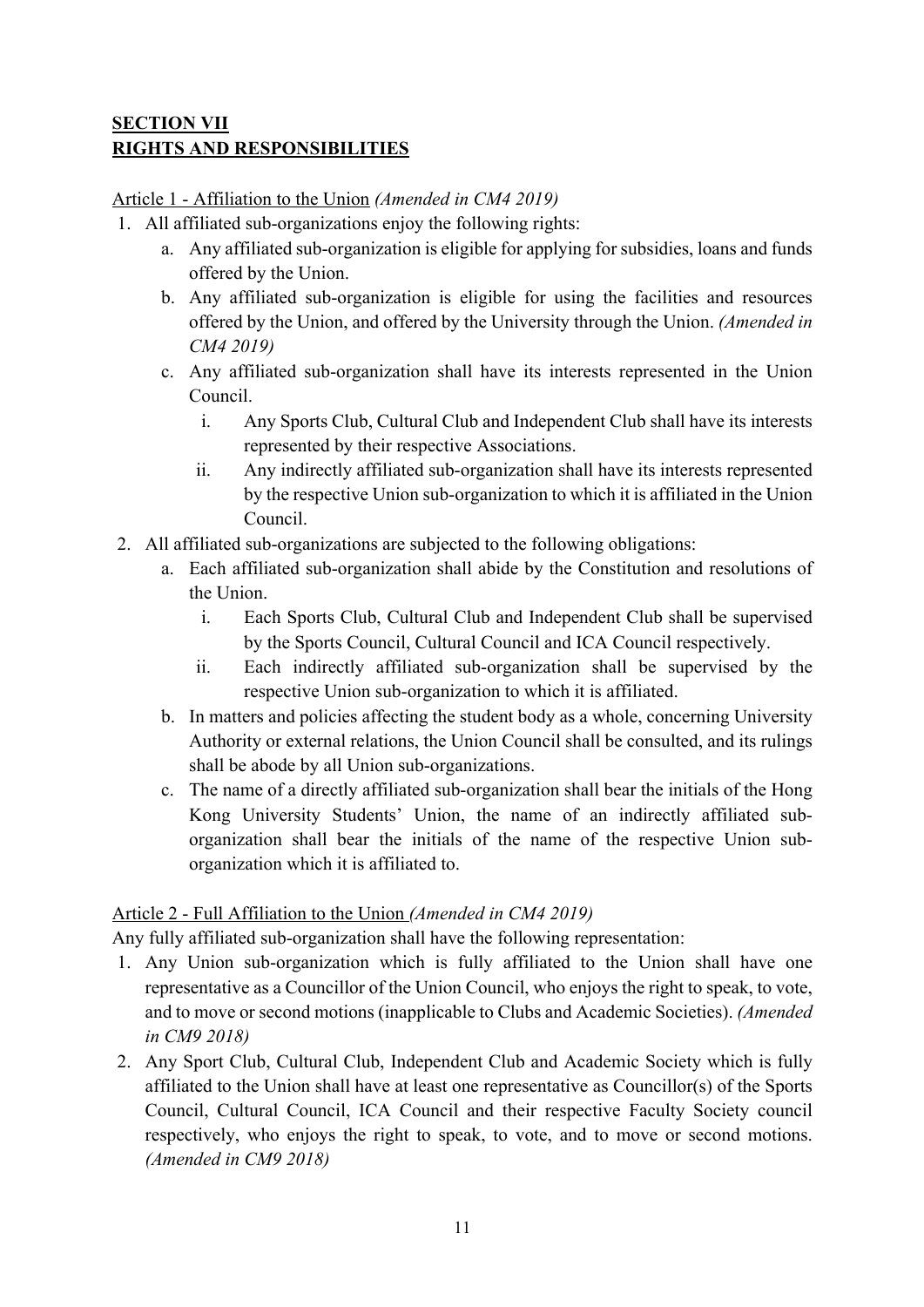### Article 3 - Partial Affiliation to the Union *(Amended in CM4 2019)*

Any partially affiliated sub-organization shall have the following representation: *(Amended in CM11 2017)*

- 1. Any Union sub-organization which is partially affiliated to the Union shall have one representative as Official Observer with speaking right in the Union Council (inapplicable to Clubs and Academic Societies). *(Amended in CM9 2018)*
- 2. Any Sports Club, Cultural Club, Independent Club and Academic Society which is partially affiliated to the Union shall have at least one representative(s) as Official Observer(s) with speaking right in the Sports Council, Cultural Council, ICA Council and their respective Faculty Society council respectively. *(Amended in CM9 2018)*

## Article 4 - Vacant Executive Committees *(Appended in CM4 2019)*

- 1. In case a Union sub-organization has no executive committee in their respective session, the respective sub-organization shall not be represented in their respective Council until a person is elected by a General Meeting, General Polling or Election of the respective sub-organization as the Councillor or the Official Observer.
- 2. In case a Union sub-organization has no Executive Committee in their respective session, the right to access and the full ownership of the Union sub-organization's bank account may be transferred to the Council Chairperson and the Chairperson of the Union Finance Committee. The Council Chairperson and the Chairperson of the Union Finance Committee shall only access the bank account with the express approval of the Union Finance Committee.
- 3. In case an indirectly affiliated Union sub-organization has no Executive Committee in their respective session, the right to access and the full ownership of the Union suborganization's bank account shall be transferred to the custody of the respective Council.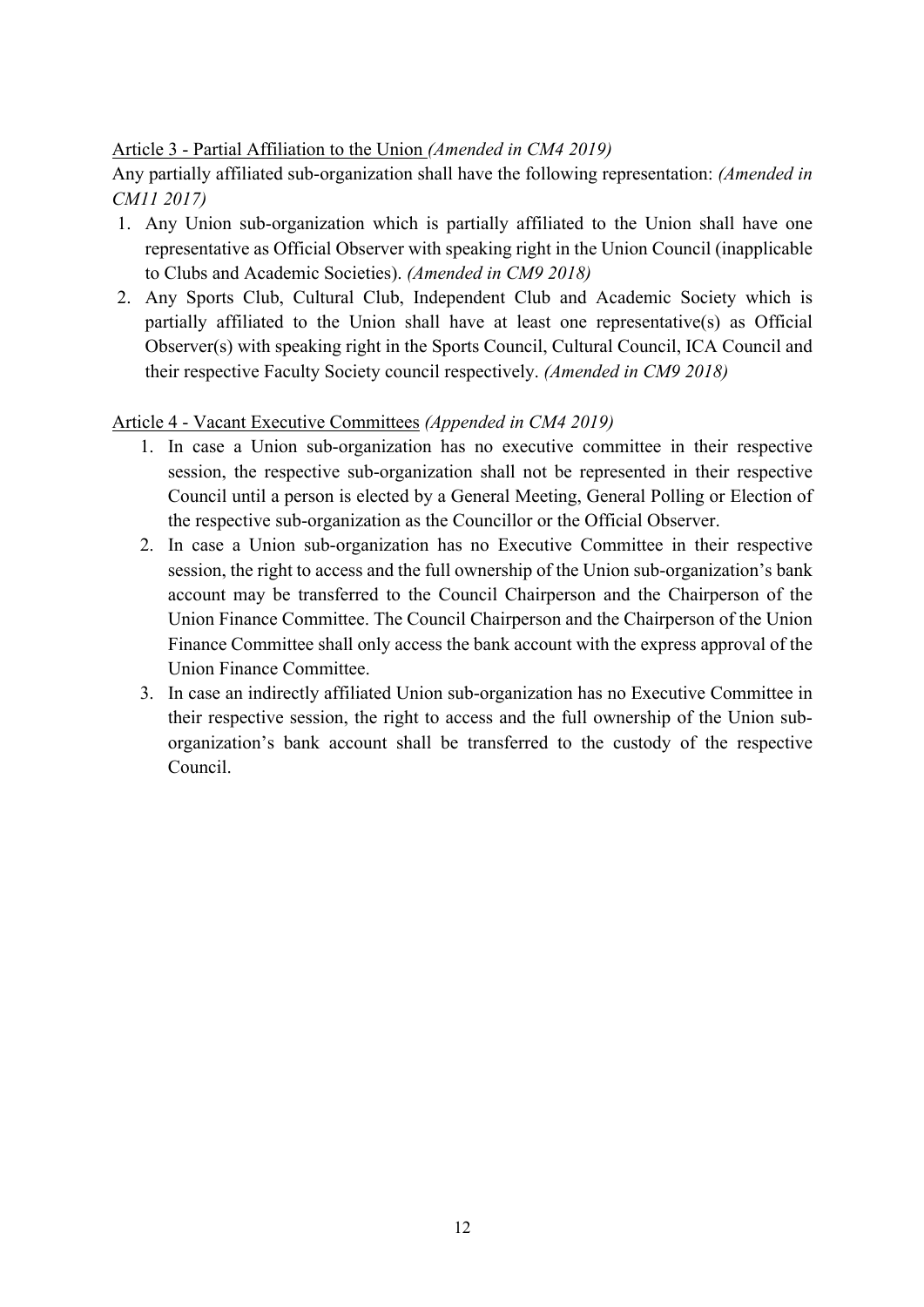## **SECTION VIII DEGRADATION AND DISAFFILIATION**

#### Article 1 - Rights of the Union Council

The Union Council has the right to decide on the affiliation status of the Union suborganizations, including

- A. degradation of Union sub-organizations; and
- B. disaffiliation of Union sub-organizations

### Article 2 - Criteria under Consideration

The following criteria shall be taken into account when considering the degradation or disaffiliation of a Union sub-organization:

- 1. Its violation of the Constitution, the by-laws of the Union Council, regulations of the Union, or any resolution of the Union;
- 2. The severity of the violations and grievances;
- 3. Its performance in the pursuance of its constitutional purposes (including the duration of vacancy of their Executive Committees);
- 4. Any other relevant factors which the Constitution Review Committee deems fit.

### Article 3 - Duration of Partially Affiliated Status

- 1. Any Union sub-organization degraded as partially affiliated sub-organization shall be under observation for a duration of no less than 2 Union Council Sessions before their affiliation status can be reviewed.
- 2. The respective council of the Union sub-organization shall report to the Constitution Review Committee concerning affiliation status, in the event that the affiliation status of the partially affiliated Union sub-organization remains unchanged for more than 2 Union Council Sessions.

#### Article 4 - Residual Resources

- 1. Residual resources of all directly affiliated sub-organizations are under the ownership of the Union. All residual resources shall be expropriated by the Union in cases of disaffiliation.
- 2. Residual resources of all indirectly affiliated sub-organizations are under the ownership of the respective Union sub-organizations to which they are affiliated. All residual resources shall be expropriated by the respective Union sub-organizations to which they are affiliated in cases of disaffiliation.

#### Article 5 - Procedure for Degradation or Disaffiliation

- 1. Any case referred by Sports Council, Cultural Council, ICA Council, or Councils of the respective Union sub-organization to which it is affiliated shall be discussed in the Constitution Review Committee before it is put to the Union Council.
- 2. The Union Council shall decide on the recommendations of the Constitution Review Committee and the decision made by the Union Council shall be final.